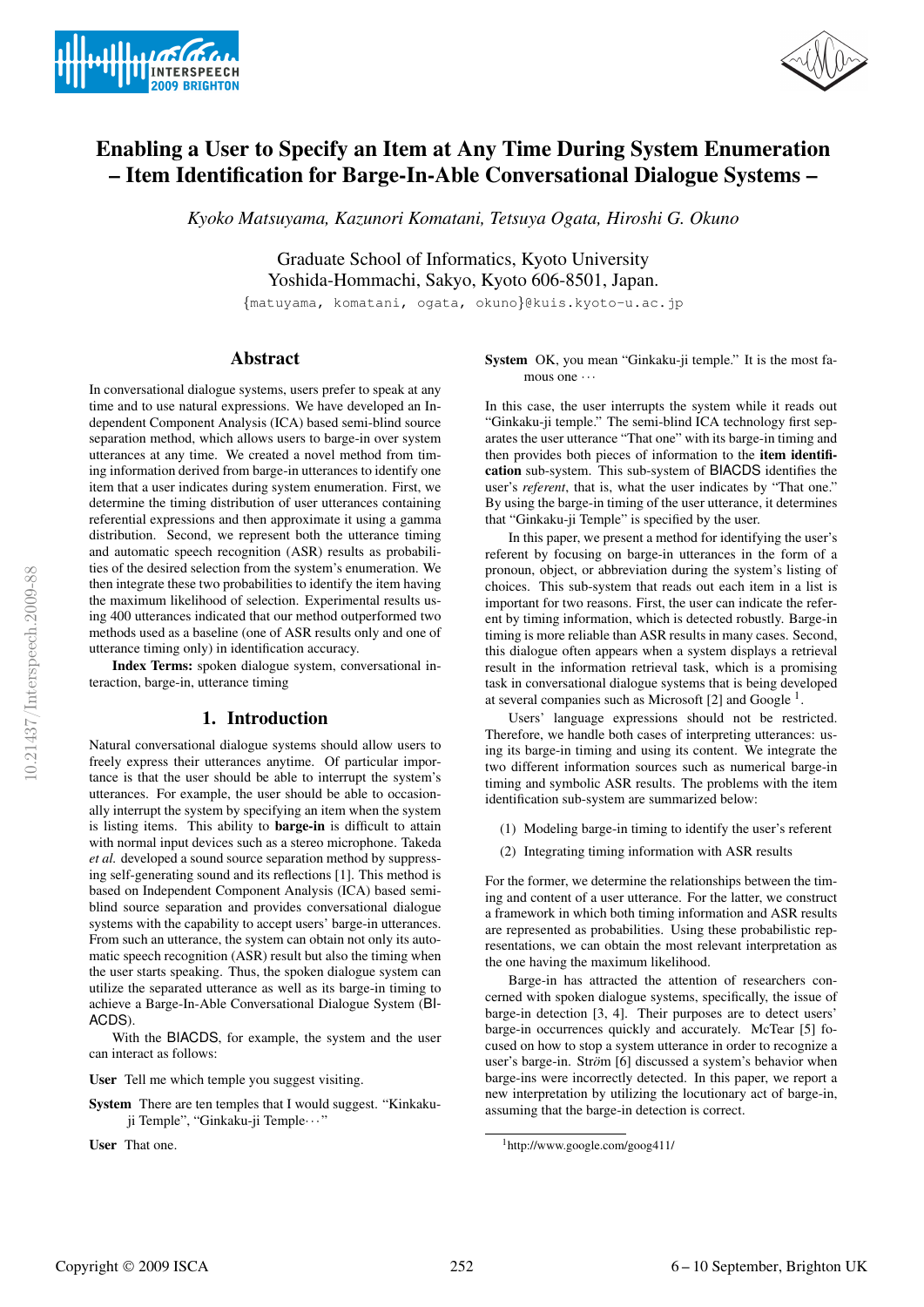# 2. Modeling of user's utterance timing

We investigate the relationships between the content of user utterances and utterance timing to utilize barge-in timing. Here, we define **utterance timing** as the temporal subtraction of when a system utterance starts and when a user utterance starts (see Figure 1). While a system enumerates choices for selection, the user utters referential expressions or content expressions to select one item. The former indicates an utterance that contains a reference term, such as "that one" or a pronoun. The latter indicates an utterance containing content words, such as "Kinkaku-ji Temple." If the user utters a content expression, the user conveys his intention not by the timing but instead by the content. On the other hand, there must be a characteristic distribution of the utterance timing in the referential expression to convey a user's intention.

We determine a distribution of utterance timing of referential expressions. We collected user utterances under two different conditions: one was based on 35 user utterances when a system enumerated items with an average length of 0.73 seconds. The pause length between items is approximately 1.0 second (Cond. #1). The other condition was based on 69 user utterances when a system enumerated items with an average length of 5.27 seconds. The pause length was 2.0 seconds (Cond. #2). Utterance timing was detected by using the Voice Activity Detection of an ASR engine, Julius [7]. The distributions of utterance timing of both conditions are shown in Figures 2 and 3 as histograms. The bars in the histograms denote the relative frequencies of utterances in their timing, multiplied by the bar's width to represent the probabilistic density. The widths are set to 0.5 seconds. We can see clear peaks in both figures, although their peak positions and attenuation are different.

We model the histograms representing utterance timing of referential expressions by a gamma distribution:

$$
f(t) = \frac{1}{(\rho - 1)! \sigma^{\rho}} (t - \mu)^{\rho - 1} e^{-(t - \mu) \frac{1}{\sigma}}
$$
 (1)

Zhou *et al.* also claimed that the time required for human perception follows a gamma distribution [7]. Equation (1) has three parameters:  $\mu$ ,  $\rho$ , and  $\sigma$ . We fix  $\rho$ , representing the rough shape of the distribution, to 2.0. We then assume that the remaining two parameters depend on a set of enumerated items and pause lengths between the items, and can therefore be determined beforehand on the basis of such criteria. We first set  $\mu$  as the average length of time required to speak a noun. Parameter  $\mu$  represents the time lag between when a system starts reading an item and when a user starts his utterance. Because a user needs to listen to at least a certain portion of an item before he decides to select it, we set the average length to  $\mu$ . We then assume  $\sigma$  is proportional to the sum of an average length of enumerated items and the pause length. Parameter  $\sigma$  represents the attenuation speed of a gamma distribution. We thus set  $\sigma = \beta \times$ (average length of enumerated items + pause length between the items). The coefficient  $\beta$  is empirically set to 0.2. The gamma distributions are also illustrated in Figures 2 and 3. Their parameters are as follows:  $\mu = 1.2$  and  $\sigma = 0.3$  in Figure 2;  $\mu = 2.2$  and  $\sigma = 1.5$  in Figure 3.

# 3. Identifying a user's referent using barge-in timing and ASR results

We construct a framework in which both utterance timing and ASR results are uniformly represented as probabilities. This en-



*in Cond. #1. in Cond. #2.*

able us to identify a user's referent as an item having the maximum likelihood.

#### 3.1. Basic formulation

We formulate the problem by detecting  $T_i$  such that the probability  $P(T_i|U)$  is maximized. Here,  $T_i$  denotes the *i*-th item enumerated by a system, and *U* denotes a user utterance. That is,  $P(T_i|U)$  represents how probable it is that *U* indicates  $T_i$  corresponding to each item in the system's enumeration. We calculate the probability for each  $T_i$  and then determine the user's intention, *T*.

$$
T = \underset{T_i}{\operatorname{argmax}} P(T_i|U) = \underset{T_i}{\operatorname{argmax}} \frac{P(T_i, U)}{P(U)}
$$
  
= 
$$
\underset{T_i}{\operatorname{argmax}} P(T_i, U) \qquad (2)
$$

We calculate  $P(T_i, U)$  according to Equation (2) by considering the possibilities of two cases: when the user indicates his intention by either the utterance timing *or* the content of the utterance. We denote these cases as  $C_1$  and  $C_2$ , respectively. Then,  $P(T_i, U)$  can be represented as the following sum:

$$
P(T_i, U) = P(T_i, U, C_1) + P(T_i, U, C_2)
$$
 (3)

Equation (3) denotes that the two cases are considered for all user utterances.  $P(T_i, U, C_k)$  denotes the joint probability of an occurrence of user utterance *U*, which should be interpreted as case  $C_k$  and indicates the item  $T_i$ . We assume that  $U$  contains two elements:  $U = \{X, t_b\}$ . *X* indicates an ASR result and  $t_b$  denotes the time at which the user barge in the system's utterances. Both  $P(T_i, U, C_1)$  and  $P(T_i, U, C_2)$  are defined in the following subsections.

#### 3.2. Probability defined by using barge-in timing

We define  $P(T_i, U, C_1)$  by using utterance timing since  $C_1$  is defined as the case when a user expresses his intention using utterance timing. Therefore, we assume probability  $P(T_i, U, C_1)$ depends not on an ASR result  $X$  but on barge-in time  $t_b$  only.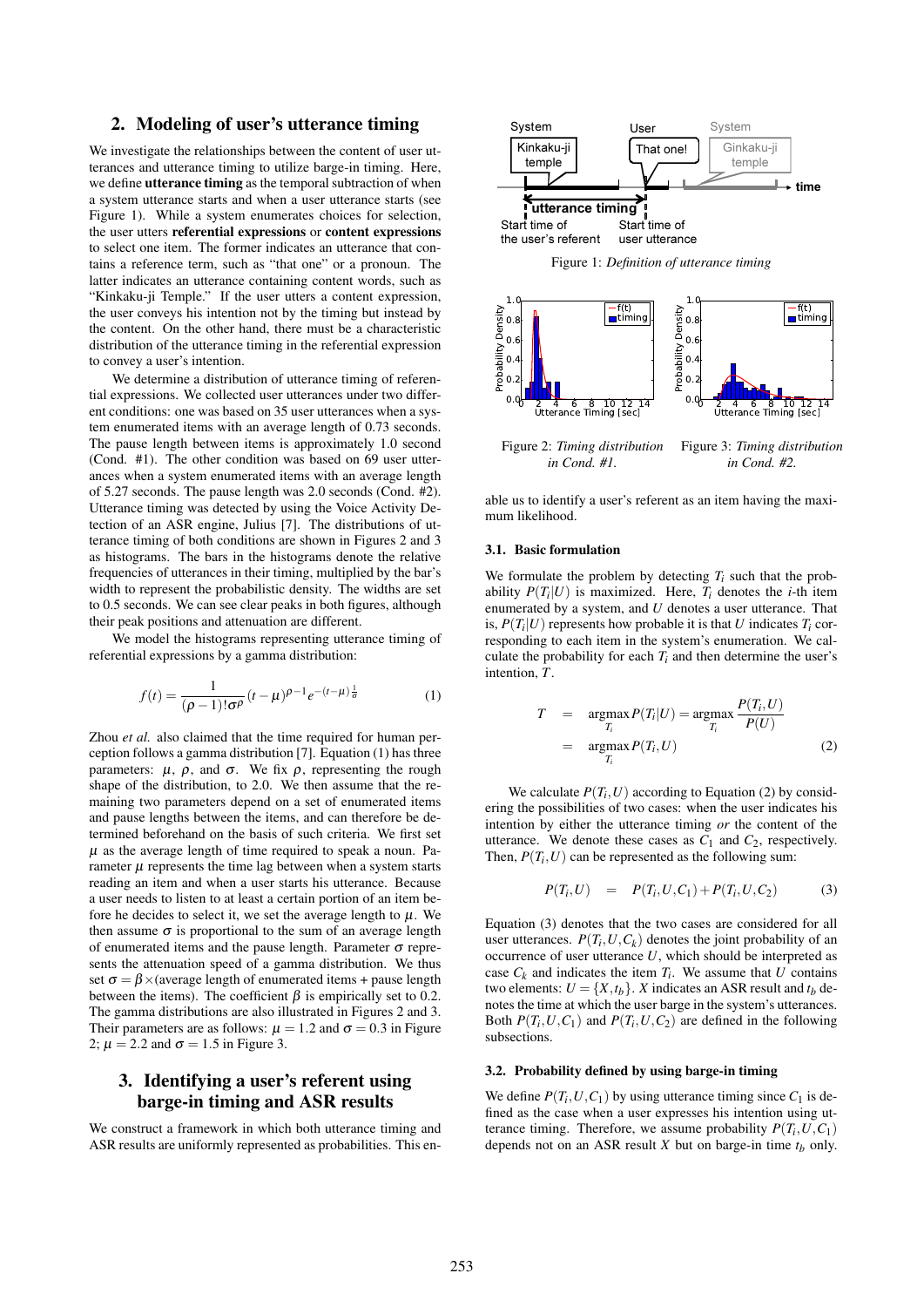

Figure 4: *Flow of identifying a user's referent*

Here,  $t_i$  denotes the utterance timing after the system starts enumerating item  $T_i$ ; that is,

$$
t_i = t_b - start(T_i) \tag{4}
$$

Then,  $P(T_i, U, C_1)$  is calculated as follows:

$$
P(T_i, U, C_1) \approx P(T_i, t_b, C_1)
$$
  
= 
$$
P(t_i, C_1 | T_i) P(T_i)
$$
 (5)

Note that the probability  $P(t_i, C_1 | T_i)$  represents a case when a user indicates a specific item,  $T_i$ , in timing  $t_i$ . Therefore, the probability corresponds to the gamma distribution we found in Section 2. As a result, we use the distribution  $f(t_i)$  as  $P(t_i, C_1 | T_i)$ . We also make all the prior probabilities  $P(T_i)$  equal and set  $P(T_i) = 1/N$ . This *N* denotes the number of enumerated items.

#### 3.3. Probability defined by using ASR results

We define  $P(T_i, U, C_2)$  by using an ASR result according to the definition of  $C_2$ . In this case, we assume that the probability  $P(T_i, U, C_2)$  do not depend on the utterance timing. This probability is a measure of the similarity between a user utterance *U*, that is an ASR result  $X$ , and each item  $T_i$ . To calculate this similarity, two *M*-dimensional vectors **X** and  $T_i$  are defined. The vector X corresponds to an ASR result of the user utterance *U*. *M* is the number of nouns contained in all items enumerated by the system. The elements of  $T_i$  are TF-IDF values [8] of all nouns in the enumerated items in order to account for the word importance. The vector  $X$  consists of ASR confidence scores for the *M* nouns. By considering ASR confidence scores when calculating the probability, damage caused by ASR errors is alleviated. We define the closeness using the cosine distance; that is, Figure 4: Flow of identicial user's referred<br>
Here. A denotes the tutterance initiag after the system starts can-<br>
Here. A denotes the tutterance initial of a user of a user uncertainty of a user uncertainty of a user unc

$$
P(T_i, U, C_2) \approx P(T_i, X, C_2)
$$
  
=  $\alpha \cdot cos(\mathbf{T_i}, \mathbf{X})$  (6)

The coefficient  $\alpha$  adjusts the score ranges between  $P(T_i, U, C_1)$ and  $P(T_i, U, C_2)$ . We empirically set  $\alpha = 0.01$ . The flow of our method of identifying a user's referent is shown in Figure 4.

#### 4. Experimental evaluation

#### 4.1. Implementation of BIACDS

We implemented our BIACDS, whose components are shown



Figure 5: *System architecture*

utterance is mixed with a system utterance, as the system uses a microphone embedded in a robot under a real environment. The mixed sound is synchronized with the sound waveform of the system utterance in  $RASP<sup>2</sup>$  and separated into the user utterance and the system utterance by the semi-blind ICA component [1]. An ASR engine, Julius [9], then recognizes the separated user utterance and records when the utterance starts. The item-identification sub-system identifies the user's referent on the basis of ASR results and the barge-in timing and generates a system response. We used VoiceText<sup>3</sup> developed by  $PENTAX$ Inc. as a Text-to-Speech (TTS) engine.

Our system enumerates updated news titles that are automatically obtained from RSS feeds. After the system identifies the user's referent from barge-in utterances, it reads out the details of the news the user indicates. Figure 6 represents an example in which both ASR results and utterance timing should be considered. From the user utterance "Tell me about the article on foreign students," the system cannot identify the user's referent only by the ASR result because the word "foreign student" is included in the two enumerated items. This dialogue example shows that the system should use both pieces of information even when a user utterance contains content words. Actually, our system can identify the second item "An event for foreign students *KIZUNA*  $\cdots$  as the user's referent by using utterance timing together.

#### 4.2. Conditions of experimental evaluation

We collected evaluation data from 20 subjects. The system listed news titles in RSS feeds, and the subjects were told they could interrupt the system utterance and speak their free expressions. We set three pause lengths between enumerated items: 1.5, 2.0, and 3.0 seconds. The parameter of a gamma distribution used in our method was determined beforehand as follows:  $\mu = 0.73$ .

We evaluated the identification accuracy of our method, that is, how the system correctly identified the user's referents. We set the following two baseline methods for comparisons:

#### Baseline #1: Using ASR results only

A user's referent was identified only by the cosine distance between an ASR result and each news title. If all cosine distances were 0, no referent was identified, and the identification was considered to have failed.

<sup>2</sup>Realtime Array Signal Processor (RASP) was developed by JEOL System Technology co., Ltd.

<sup>3</sup>http://voice.pentax.jp/